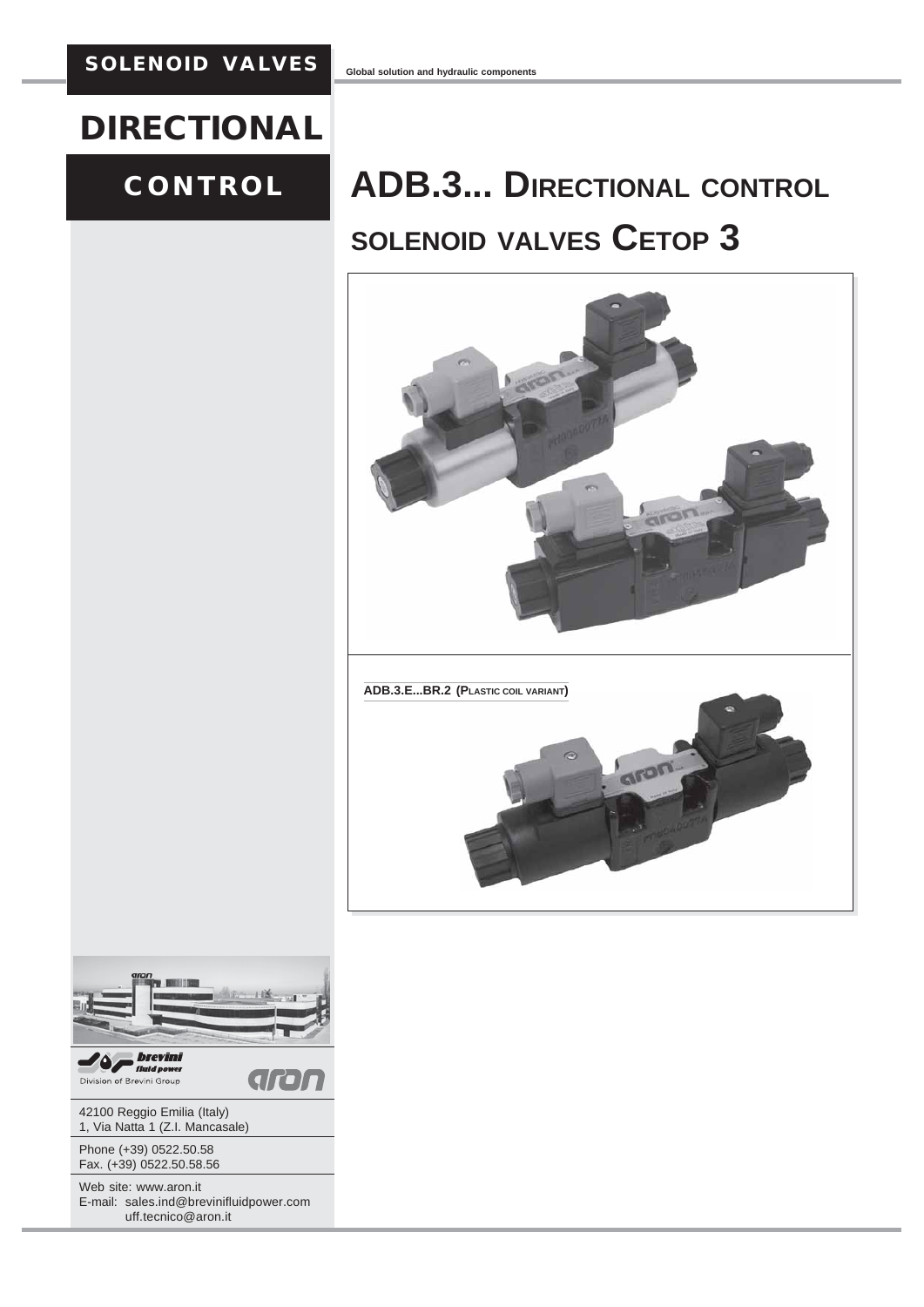

| ADB.3.E                      |             |  |
|------------------------------|-------------|--|
| <b>PRESSURE DROPS</b>        | $P_{AGF}$ 3 |  |
| STANDARD SPOOLS              | PAGE 3      |  |
| LIMITS OF USE                | $P_{AGF}$ 4 |  |
| <b>OVERALL DIMENSIONS</b>    | $P_{AGF}$ 4 |  |
| "A15" DC COIL                | $P_{AGF}$ 5 |  |
| "BR" DC PLASTIC COIL VARIANT | $P_{AGF}$ 5 |  |
| "B14" AC SOLENOID            | $P_{AGF}$ 6 |  |
| STANDARD CONNECTORS          | $P_{AGF}$ 6 |  |
|                              |             |  |

### **ADB.3.E... DIRECTIONAL CONTROL VALVES CETOP 3**

The ARON directional control valves NG6 has been designed for subplate mounting with an interface in accordance with UNI ISO 4401 - 03 - 02 - 0 - 94 standard (ex CETOP R 35 H 4.2-4-03).

The use of solenoids with wet armatures allows a very practical, safe construction completely dispensing with dynamic seals; the solenoid tube is screwed directly onto the valve chest whilst the coil is kept in position by means of a lock nut.

The operation of the directional valves is in electrical way. The centre position is obtained by means of calibrated length springs which reposition the spool in the centre or end of travel position once the action of the impulse is over.

| Max. pressure ports P/A/B         | 350 bar                                       |
|-----------------------------------|-----------------------------------------------|
| Max. pressure port T (DC voltage) | 160 bar                                       |
| Max. pressure port T (AC voltage) | 100 <sub>bar</sub>                            |
| Max flow                          | 60 l/min                                      |
|                                   |                                               |
| Max excitation frequency          | 3 Hz                                          |
| Duty cycle                        | 100% ED                                       |
| Fluid viscosity                   | $10 \div 500$ mm <sup>2</sup> /s              |
| Fluid temperature                 | $-25^{\circ}$ C $-75^{\circ}$ C               |
| Ambient temperature               | $-25^{\circ}$ C $-60^{\circ}$ C               |
| Max contamination level           | class 10 in accordance                        |
|                                   | with NAS 1638 with filter $\beta_{25} \ge 75$ |
| Weight with one DC solenoid       | 1,46 Kg                                       |
| Weight with two DC solenoids      | 2,02 Kg                                       |
| Weight with one DC plastic coil   | 1,35 Kg                                       |
| Weight with two DC plastic coils  | 1,88 Kg                                       |
| Weight with one AC solenoid       | 1,31 Kg                                       |
| Weight with two AC solenoids      | 1,72 Kg                                       |

grant

The solenoids are constructed with a protection class of IP65 to DIN 40050 standards and are available in either AC or DC form in different voltage and frequencies. The solenoid coils are normally arranged for DIN 43650 ISO 4400 type connectors.

The valves are designed for use with DIN 51524 standard hydraulic mineral oils and it is recommended that filters should be fitted to ensure a maximum contamination level of class 10 in accordance with NAS 1638,  $\beta_{0.5} \ge 75$ .

Into restrict outside ambient operating conditions, the plastic coils "BR" type variants are suggested.



| T <sub>AB</sub> .1 - |   | TAB.2 - COILS     |
|----------------------|---|-------------------|
|                      |   | <b>DC</b> VOLTAGE |
|                      |   | 12V               |
|                      | М | 24 <sub>V</sub>   |
|                      |   | <b>AC VOLTAGE</b> |
| MМ                   | А | 24V/50Hz          |
|                      | C | 110V/50Hz         |
| M٨                   | 3 | 110V/60Hz         |
|                      | D | 220V/50Hz         |
|                      |   | 220V/60Hz         |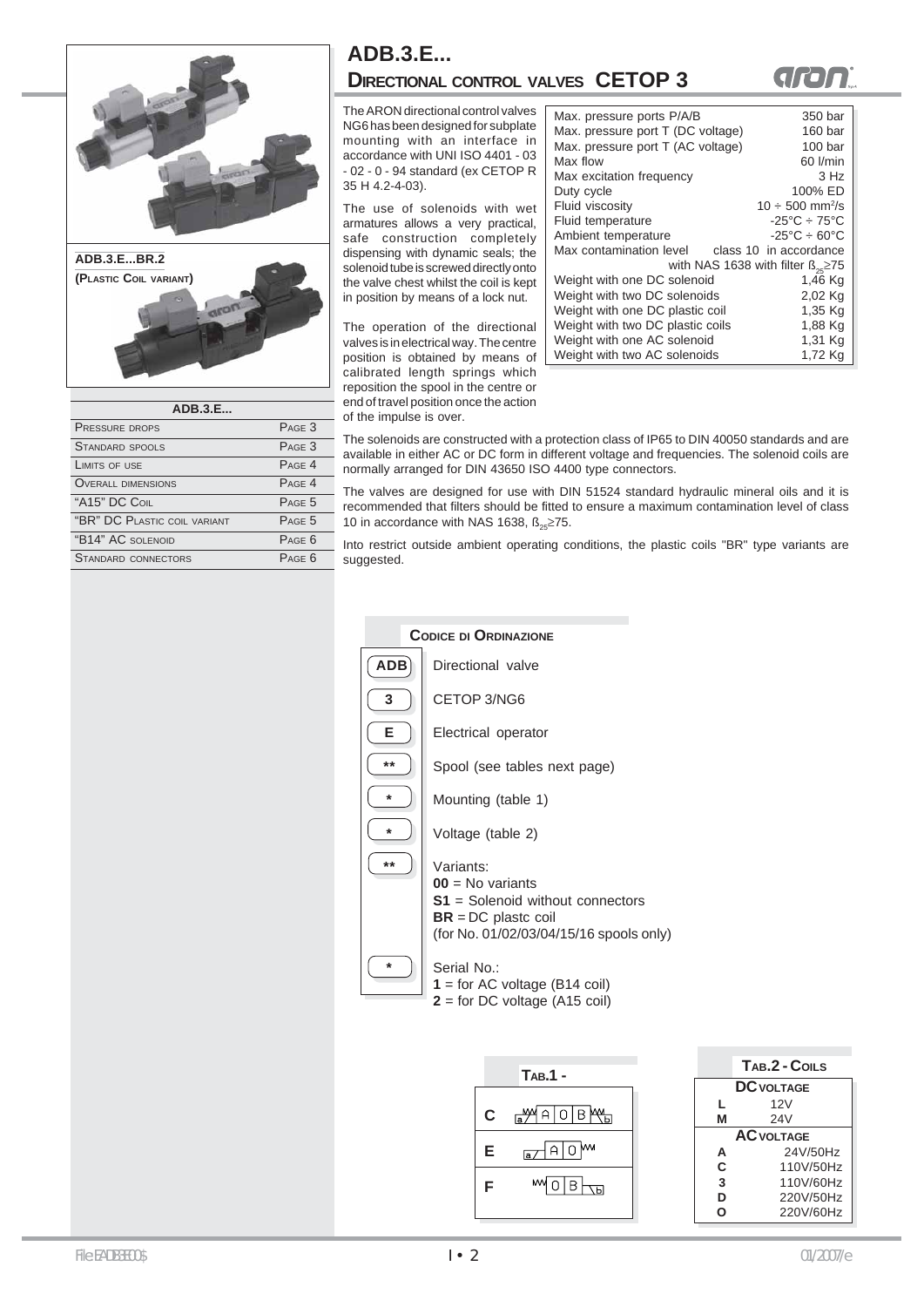### **PRESSURE DROPS**



The diagram at the side shows the pressure drop curves for spools during normal usage. The fluid used is a mineral oil with a viscosity of 46 mm2 /s at 40 C°; the tests have been carried out at a fluid temperature of 40 C°. For higher flow rates than those in the diagram, the losses will be those expressed by the following formula:

 $\Delta p1 = \Delta p \times (Q1/Q)^2$ 

where Δp will be the value for the losses for a specific flow rate Q which can be obtained from the diagram, Δp1 will be the value of the losses for the flow rate Q1 that is used.

| Spool     | <b>Connections</b> |                                            |                   |                   |                   |
|-----------|--------------------|--------------------------------------------|-------------------|-------------------|-------------------|
| type      | $P \rightarrow A$  | $P \rightarrow B$                          | $A \rightarrow T$ | $B \rightarrow T$ | $P \rightarrow T$ |
| 01        | 5                  | 5                                          | 5                 | 5                 |                   |
| 02        | 6<br>5             | 6<br>5                                     | 6                 | 6                 | 5                 |
| 03        |                    |                                            | 6                 | 6                 |                   |
| 04        | 1                  | 1                                          | 1                 | 1                 | 4                 |
| 11        | $\overline{4}$     |                                            |                   | 6                 |                   |
| 22        |                    | 4                                          | 6                 |                   |                   |
| 14        | $\overline{2}$     | 1                                          | 1                 |                   | $\frac{2}{2}$     |
| 28        | 1                  |                                            | 1                 | 1                 |                   |
| 17        | 1                  | $\begin{array}{c} 2 \\ 3 \\ 4 \end{array}$ |                   |                   |                   |
| 15        | 4                  |                                            | 6                 | 6                 |                   |
| 16        | 5                  | 5                                          | 4                 | 4                 |                   |
| Curve No. |                    |                                            |                   |                   |                   |

### **STANDARD SPOOL**

| TWO SOLENOIDS, SPRING CENTRED "C" MOUNTING |                                |          |                    |
|--------------------------------------------|--------------------------------|----------|--------------------|
| Spool<br>type                              | na≫∏⊟<br><b>B</b><br>$\circ$   | Covering | Transient position |
| 01                                         | $\stackrel{\text{MW}}{=}$<br>₩ |          | <b>XETTERE</b>     |
| 02                                         | ₩<br>$\frac{M\lambda}{\ln 2}$  |          |                    |
| 03                                         | ₩<br>F <sup>M</sup>            | ٠        |                    |
| $04*$                                      | <u>IHXK.</u><br>$\mathbb{M}$   |          | 븱                  |
| $22*$                                      | ₩<br><u>im</u>                 |          | XHHZE              |
| $11*$                                      | 개개<br>∙₩<br>₩                  | ٠        | WET                |
| $14*$                                      | ₩<br>₩                         |          | r<br>1<br>채        |
| $28*$                                      | ₩                              |          |                    |

|               | ONE SOLENOID, SIDE A "E" MOUNTING           |          |                    |  |  |
|---------------|---------------------------------------------|----------|--------------------|--|--|
| Spool<br>type | $\triangle$<br>O<br>$\overline{a}$          | Covering | Transient position |  |  |
| 01            | $T_{\text{m}}$<br>$\overline{a}$            | ٠        | XHH                |  |  |
| 02            | a,                                          |          |                    |  |  |
| 03            | $\overline{a}$                              | ٠        | XNF                |  |  |
| 04*           | ™-<br>a/                                    |          | 冊田                 |  |  |
| 15            | $\lceil a \rceil$                           |          |                    |  |  |
| 16            | $\overline{a}$                              | ٠        | XH                 |  |  |
| 17            | TM <sub>1</sub><br>$\overline{\mathsf{a}/}$ | ٠        | MH                 |  |  |
| $14*$         | $\overline{a}$                              |          |                    |  |  |
| 28*           | a/                                          |          |                    |  |  |

The tests have been carried out with solenoids at operating temperature and a voltage 10% less than rated voltage with a fluid temperature of 40°C. The fluid used was a mineral oil with a viscosity of 46 mm<sup>2</sup>/s at 40°C. The values in the diagram refers to tests carried out with the oil flow in two directions simultaneously  $T = 2$  bar (e.g.. from P to A and the same time B to T). **In the case where valves 4/2 and 4/3 were used with the flow in one direction only, the limits of use could have variations which may even be negative.** Rest times: the values are indicative and depend on following parameters: hydraulic circuit, fluid used and variations in hydraulic scales (pressure P, flow Q, temperature T).

| Direct current:      | Energizing<br>De-energizing $60 \div 130$ ms. | $30 \div 50$ ms. |
|----------------------|-----------------------------------------------|------------------|
| Alternating current: | Energizing<br>De-energizing $15 \div 25$ ms.  | $10 \div 15$ ms. |

| ONE SOLENOID, SIDE B "F" MOUNTING |                         |          |                    |
|-----------------------------------|-------------------------|----------|--------------------|
| Spool<br>type                     | <b>MV</b><br>в<br>ᆔ     | Covering | Transient position |
| 01                                | $M_{\tau}^{\perp}$<br>同 | ÷        | HHI                |
| 02                                | <b>MV</b><br>日/         |          |                    |
| 03                                | MV.<br>ŌЙ               | ÷        | Fil                |
| 04*                               | w<br>靣                  |          | 끔F                 |
| 15                                | 묘                       |          |                    |
| 16                                | М<br>$\overline{A}$     | ٠        | XIII               |
| 17                                | <b>MV</b><br>ĀР         | ٠        | WETH               |
| $14*$                             | 靣                       |          |                    |
| $28*$                             |                         |          |                    |

\* PRICE INCREASING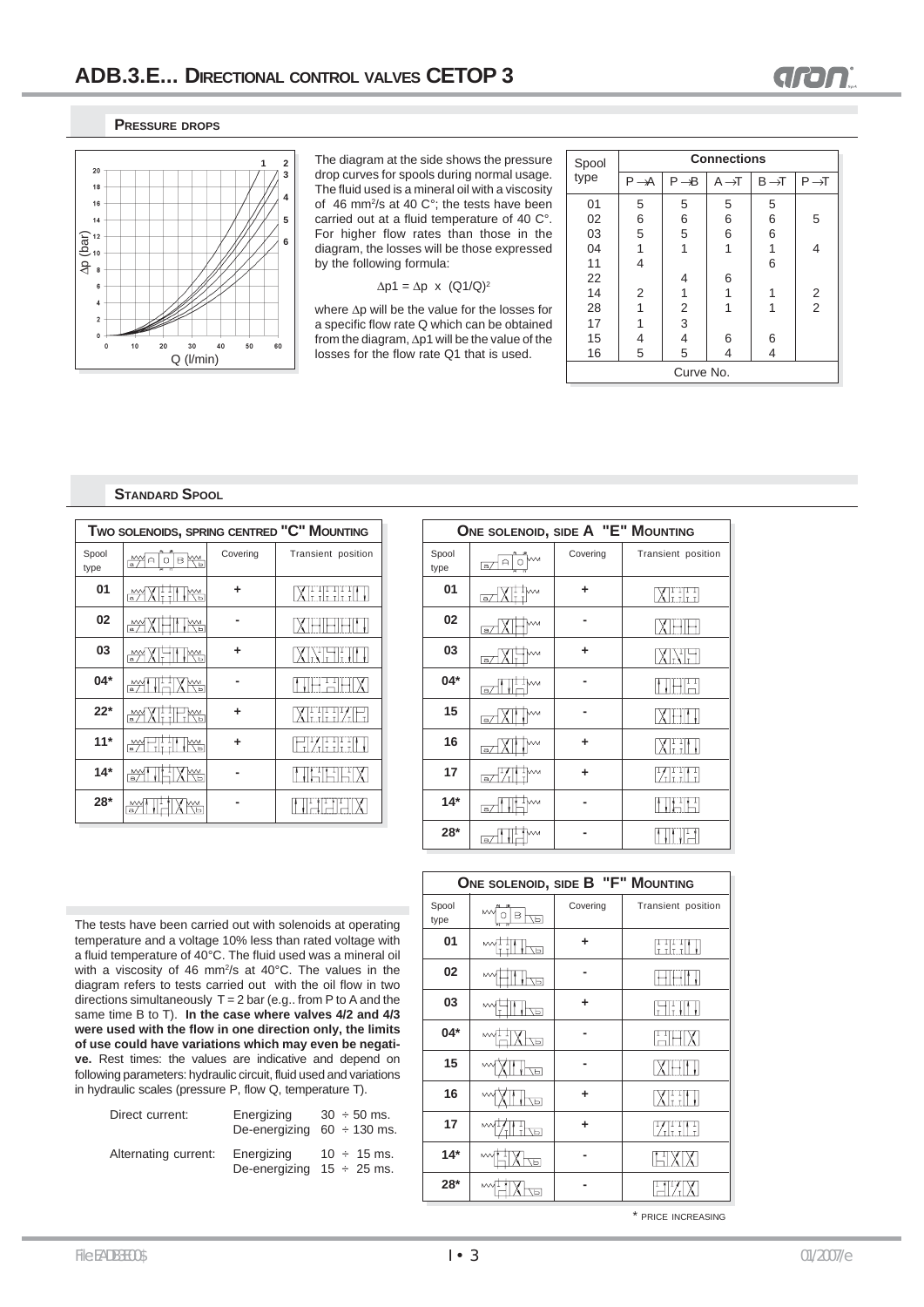

**LIMITS OF USE**





|               | <b>DC Solenoids</b> |         |  |
|---------------|---------------------|---------|--|
| Spool<br>type | Standard            | Var. BR |  |
| 01            |                     |         |  |
| 02            |                     |         |  |
| 03            | 3                   | 8       |  |
| 04            | 4                   | 9       |  |
| 15            | 6                   | 10      |  |
| 16            |                     |         |  |
| $11 - 22$     | 5                   |         |  |
| 14-28         | 2                   |         |  |
|               | Curve               |         |  |

**BR PLASTIC COIL VARIANT**





| Spool     | <b>AC Solenoids</b> |           |  |
|-----------|---------------------|-----------|--|
| type      | Standard            | 220V/60Hz |  |
| 01        |                     | 9         |  |
| 02        | 2                   | 9         |  |
| 03        | 3                   | 9         |  |
| 04        | 4                   | 10        |  |
| 15        | 5                   |           |  |
| 16        | 6                   | 11        |  |
| $11 - 22$ | 7                   |           |  |
| 14-28     | 8                   |           |  |
|           | Curve               |           |  |

For AC voltage at 220V/60Hz see special diagram.

### **AC STANDARD SOLENOIDS AC VOLTAGE 220V/60HZ ONLY**



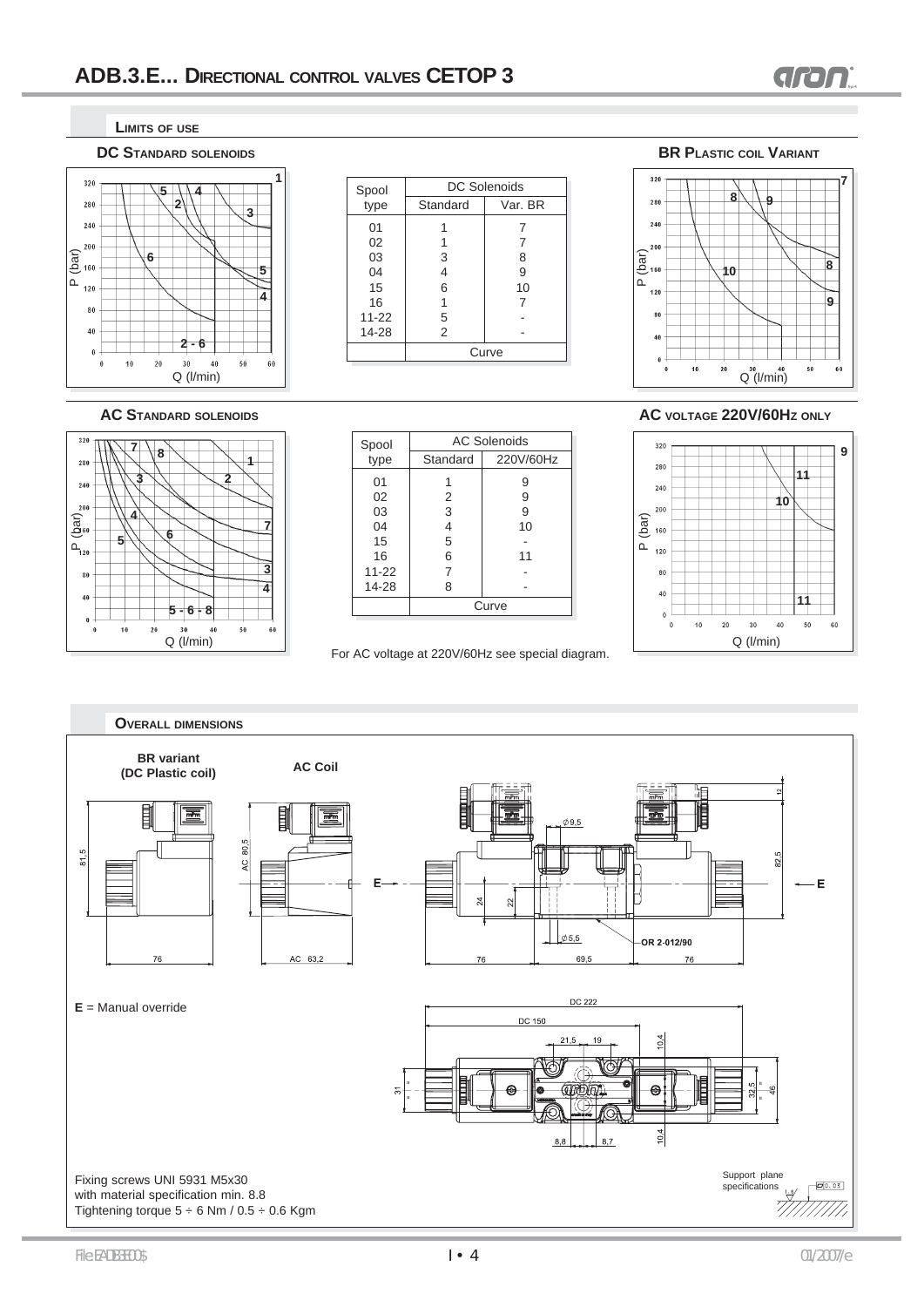



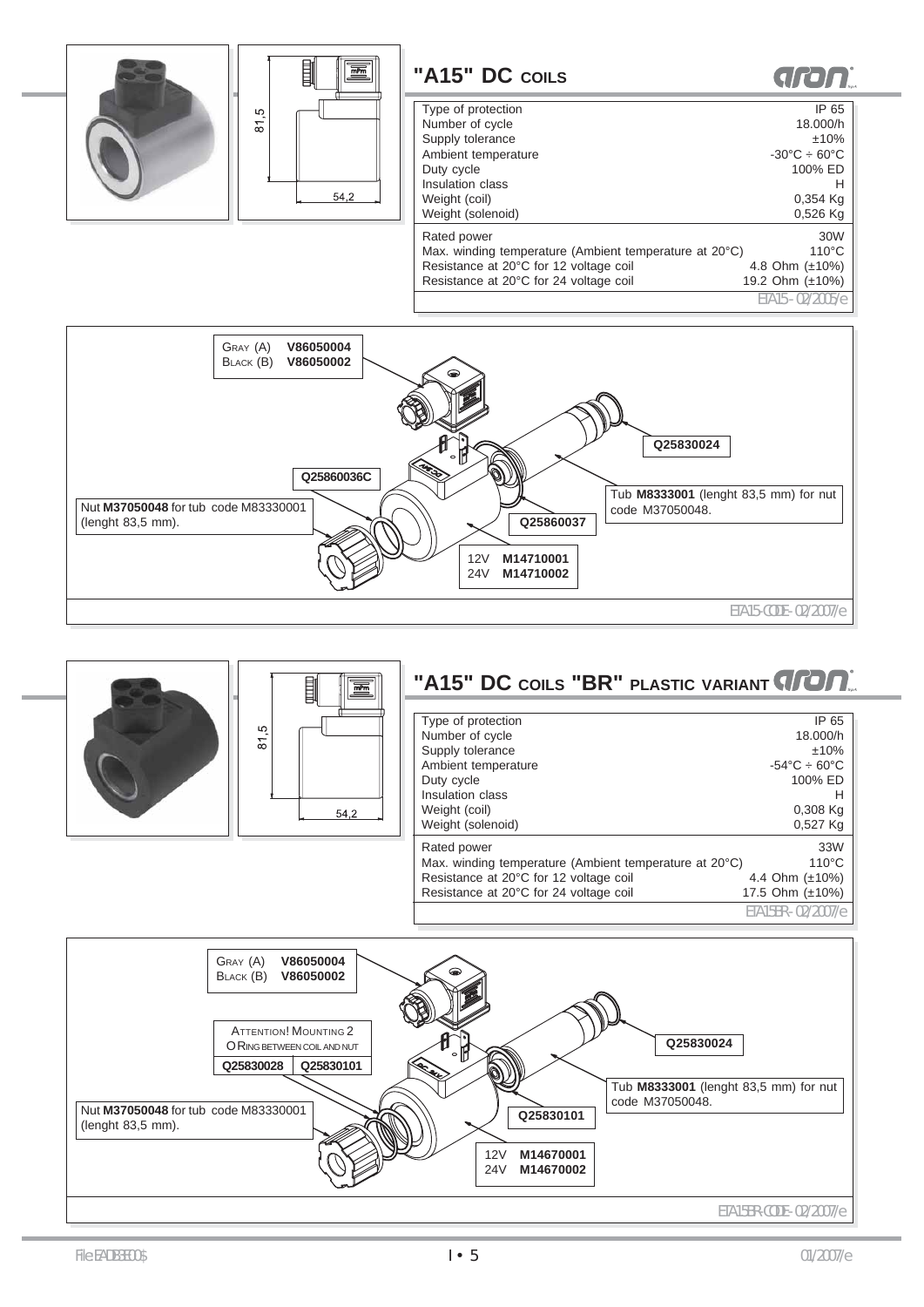



Incorrect use of the products described in this catalogue may cause harm to personnel and equipment. The technical information given for each product in this catalogue may be subject to variation, and the manufacturer reserves the right to make constructional modifications without giving prior notice. Each product presented, its data, features and technical specifications must<br>therefore be examined and assess the operating conditions of each product in relation to the application that he intends to use it for, analysing the data, features and technical specifications in view of the proposed<br>applications, and ensuring tha